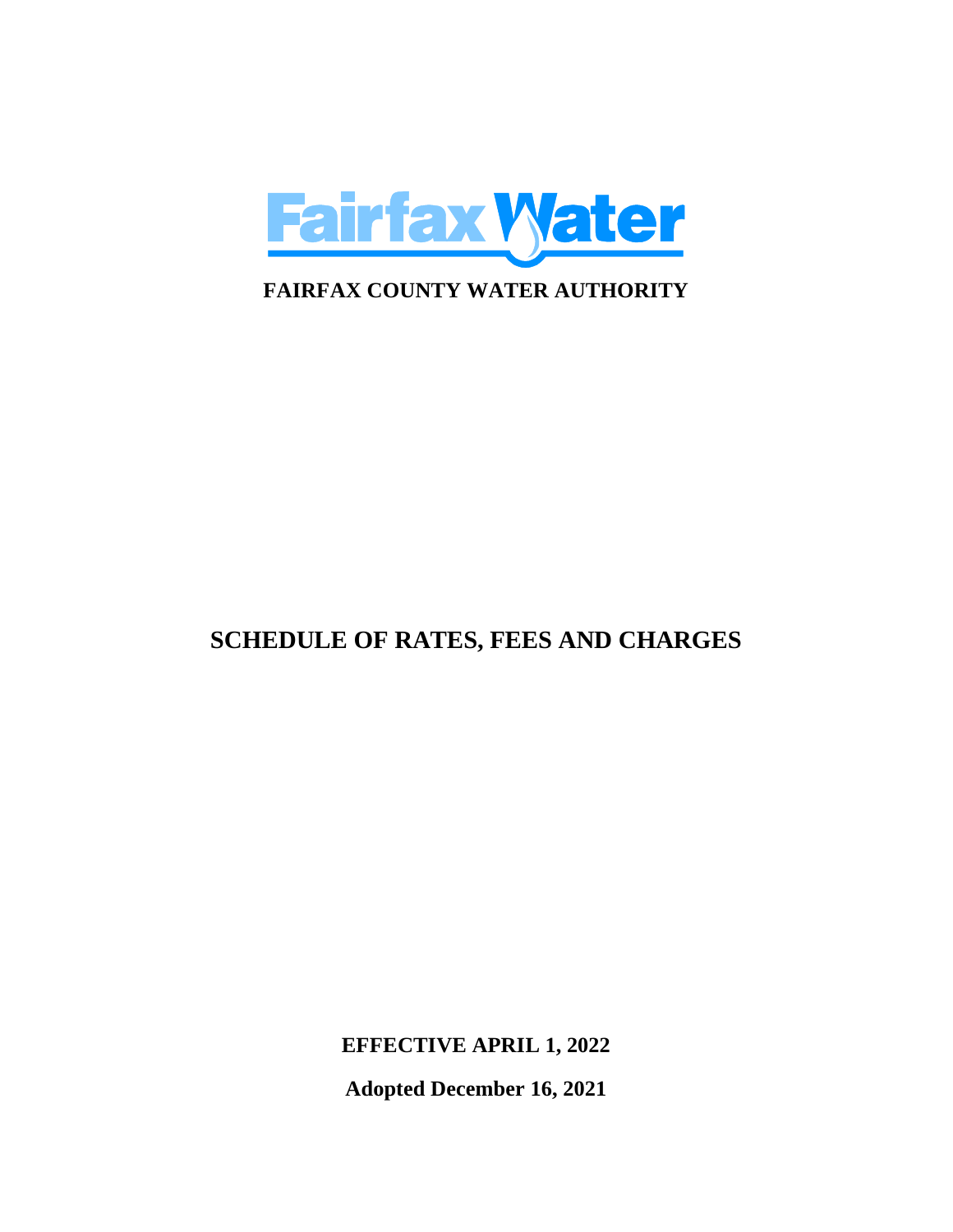# **FOR THE USE OF AND FOR THE SERVICES FURNISHED OR TO BE FURNISHED BY FAIRFAX WATER**

#### SCHEDULE NO. 1 – AVAILABILITY CHARGE

An Availability Charge for water service to be furnished through each new separate service connection which is to be made to a water main, regardless of who may have paid for the installation of the water main to which the connection is to be made, shall be paid by each applicant for service prior to the installation of the meter for water service, as follows:

| Type of Premise | Charge |
|-----------------|--------|
|                 |        |
|                 |        |
|                 |        |

Commercial, Industrial, Municipal, Single-Family or Townhouse Residence with larger than a  $\frac{5}{8}$ -inch meter:  $(2)$ 

| Meter Size        |                | <b>Meter Size</b> |          |
|-------------------|----------------|-------------------|----------|
| (inches)          | Charge         | (inches)          | Charge   |
| $\frac{5}{8}$     | 4,510          |                   | \$96,250 |
| $^{3/4}$          | 9,020          |                   | 150,350  |
|                   | $15,050^{(3)}$ |                   | 300,700  |
| $1 - \frac{1}{2}$ | 30,100         |                   | 481,100  |
|                   | 48,150         |                   | 691,550  |

 $<sup>(1)</sup>$  Multi-family residences are defined as any master metered group of apartment, townhouse,</sup> condominium, or other residential units with each unit containing separate kitchen facilities.

 $^{(2)}$  In cases where a master meter is serving multi-family residences or a combination of multifamily and commercial units, the applicant shall pay a fee based on the higher of (1) an amount derived by multiplying the unit charge (\$3,610) for multi-family residences times the total number of residential and commercial units to be served by a single meter, or (2) an amount based on the meter size as specified above.

 $<sup>(3)</sup>$  In cases where a 1-inch meter is installed for a single-family residence or a townhouse</sup> residence equipped with a fire sprinkler system per NFPA 13D, the availability charge shall be \$4,510. For residences subject to NFPA 13R, which requires a separate 2-inch fire service line in addition to a domestic service and meter, the availability charge shall be based on the size of the domestic meter.

#### SCHEDULE NO. 2 – LOCAL FACILITIES CHARGE

A Local Facilities Charge of Nineteen Thousand Four Hundred Dollars (\$19,400) for each separate connection to an existing water main shall be paid by each applicant who desires to secure water service, which charge shall be paid prior to the approval of the application for a service connection; provided, however, that in any instance where satisfactory evidence shows that an applicant for a connection has paid the cost of installation of the main to which the connection is to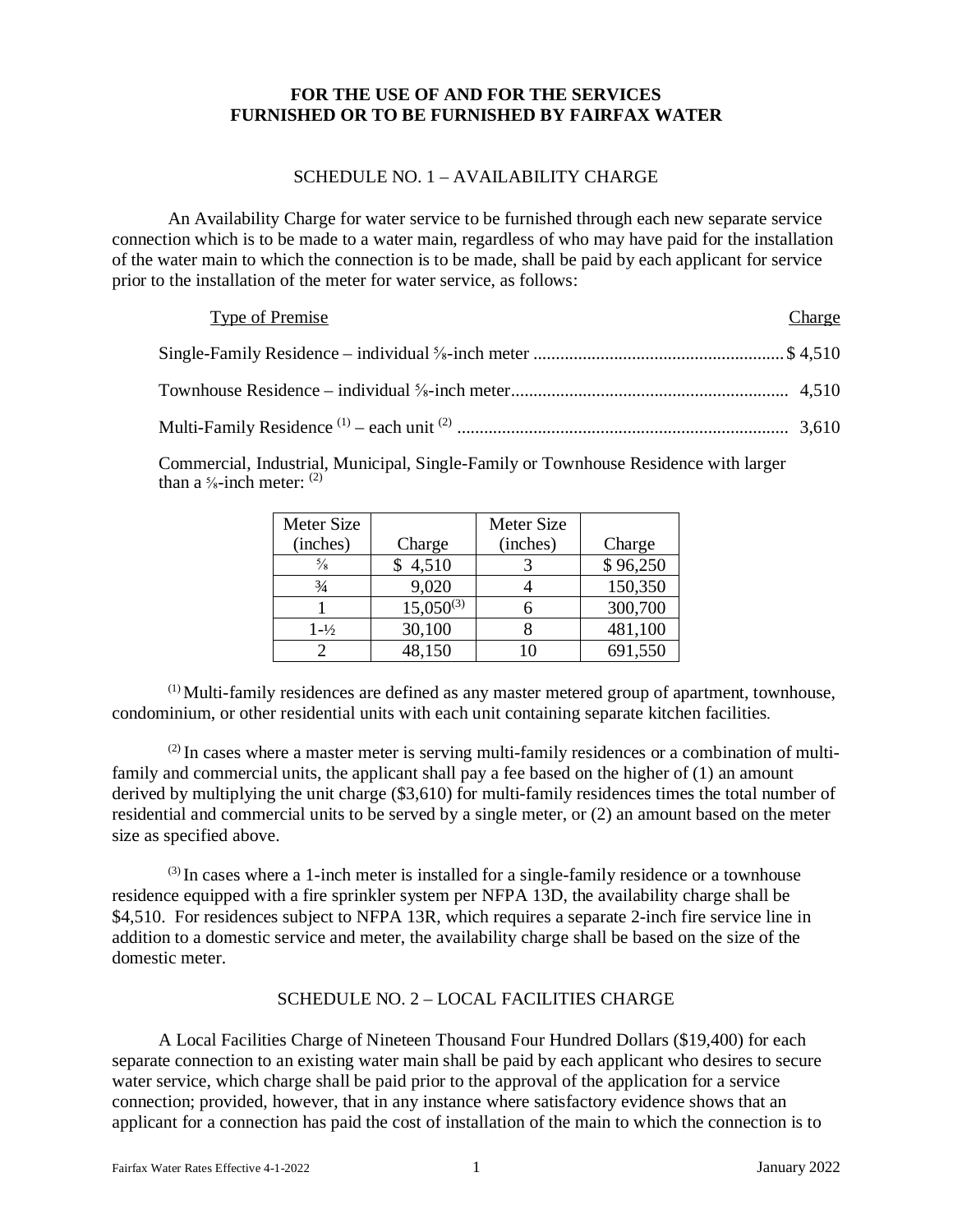be made, either by installing the main at his expense and then conveying the same to Fairfax Water (or its predecessors) or by reimbursing Fairfax Water (or its predecessors) for the cost of such main, the Local Facilities Charge shall be waived.

#### SCHEDULE NO. 3 – SERVICE CONNECTION CHARGE

A Service Connection Charge shall be paid by each applicant for each new service connection and meter installation prior to the approval of the application therefor, as follows:

| Service Installed by Fairfax Water |                                      |  |
|------------------------------------|--------------------------------------|--|
| Meter Size                         |                                      |  |
| (inches)                           | Charge                               |  |
| $\frac{5}{8}$                      | \$1,480                              |  |
| $\frac{3}{4}$                      | 1,910                                |  |
|                                    | 1,930                                |  |
| $1 - \frac{1}{2}$                  | 3,660                                |  |
| $\mathcal{D}_{\cdot}$              | 4,120                                |  |
| $13R^{(1)}$                        | 4,410                                |  |
| Over 2                             | Actual cost plus an allowance of 40% |  |
|                                    | for administrative and general       |  |
|                                    | overhead, but not less than \$4,500. |  |

(1) For residences subject to NFPA 13R which requires a separate 2-inch fire service line in addition to a domestic service and meter.

| Service Installed by the Developer <sup><math>(1)</math></sup> |                                      |  |
|----------------------------------------------------------------|--------------------------------------|--|
| Meter Size                                                     | Charge                               |  |
| (inches)                                                       |                                      |  |
| $\frac{5}{8}$                                                  | \$600                                |  |
| $\frac{3}{4}$                                                  | 610                                  |  |
|                                                                | 650                                  |  |
| Over 1                                                         | Actual cost plus an allowance of 40% |  |
|                                                                | for administrative and general       |  |
|                                                                | overhead, but not less than \$850.   |  |

(1) Installation of services by developers must have the prior approval of Fairfax Water. If approved, the difference between the charges for services installed by Fairfax Water and services installed by the developer will be refunded upon completion of the work.

# SCHEDULE NO. 4 – ACCOUNT CHARGE

An Account Charge of Forty-One Dollars (\$41) shall be paid by each applicant for service, whether for a new account or for a transfer of account.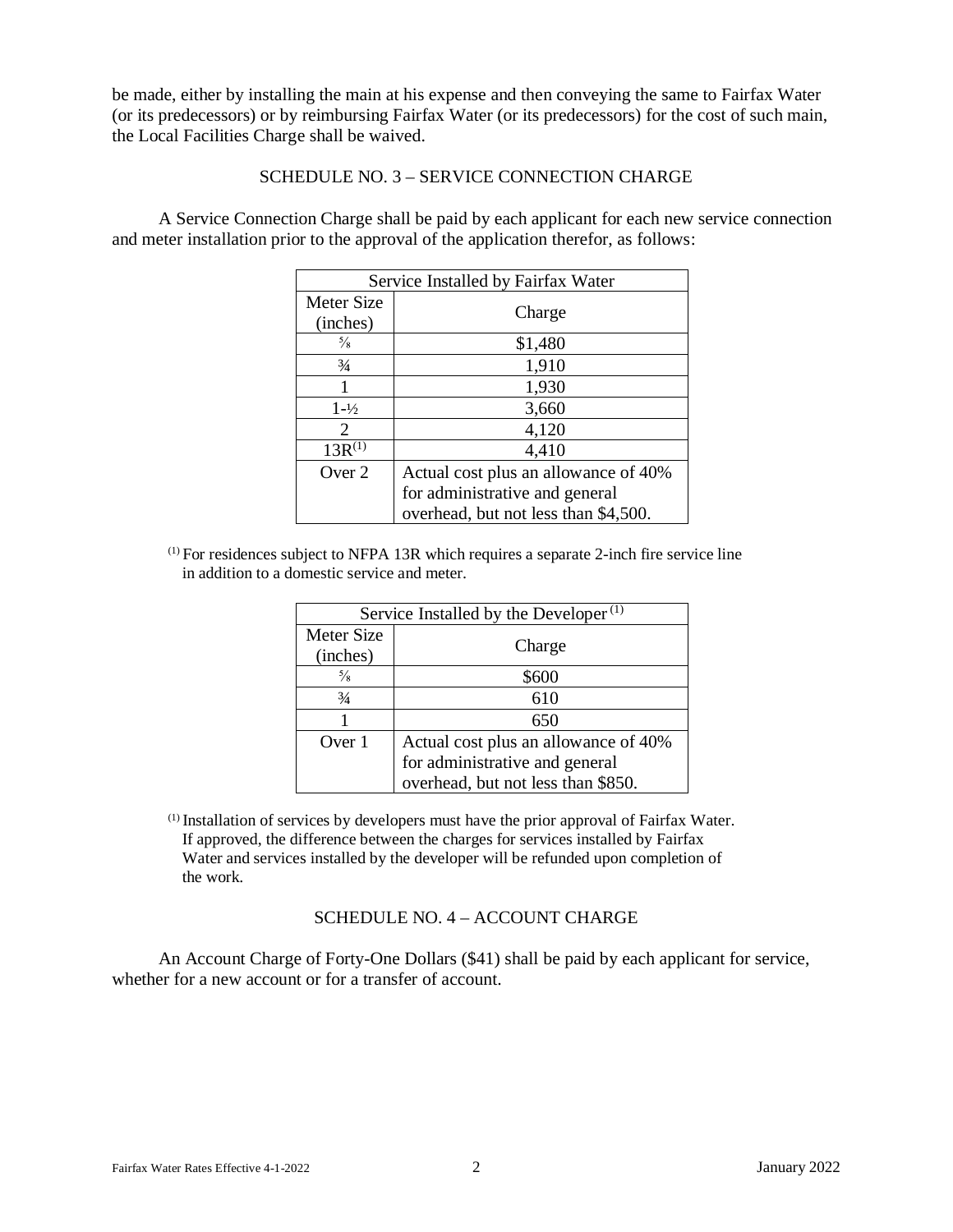#### SCHEDULE NO. 5 – SPECIAL CONTRACT SERVICE METERED RATES

#### A. *Wholesale*

Wholesale customers pay rates established by individual contract. The following customers have entered into contracts with Fairfax Water whereby they have each reserved a specified capacity in Fairfax Water's system for their use and are paying for that capacity at the same unit cost incurred by Fairfax Water to construct or acquire the facilities which provide the capacity:

> Loudoun Water Metropolitan Washington Airports Authority (Dulles International Airport) Prince William County Service Authority Town of Herndon Town of Vienna United States Government (Fort Belvoir) Virginia-American Water Company – Alexandria District Virginia-American Water Company – Prince William District

#### B. *Untreated Industrial/Commercial*

The following customers obtain untreated water under contract with Fairfax Water for use in the operation of an industrial/commercial activity:

> Old Hickory Golf Club Prince William County Park Authority Vulcan Materials, Inc.

# SCHEDULE NO. 6 – RETAIL SERVICE METERED RATES

A. Service Charge per bill rendered:

|                        | <b>Charge for Quarterly Customers</b> |                                                                |  |
|------------------------|---------------------------------------|----------------------------------------------------------------|--|
| Meter Size<br>(inches) | Single-Family/Townhouse               | Multi-Family Residence,<br>Commercial, Industrial or Municipal |  |
| $\frac{5}{8}$          | \$14.95                               | \$16.80                                                        |  |
| $\frac{3}{4}$          | 15.90                                 | 19.60                                                          |  |
|                        | 16.75                                 | 22.95                                                          |  |
| $1 - \frac{1}{2}$      | 21.35                                 | 33.70                                                          |  |
| 2                      | 24.25                                 | 44.00                                                          |  |
| 3                      |                                       | 95.05                                                          |  |
| 4                      |                                       | 138.50                                                         |  |
| 6                      |                                       | 247.25                                                         |  |
| 8                      |                                       | 578.85                                                         |  |
| 10                     |                                       | 670.75                                                         |  |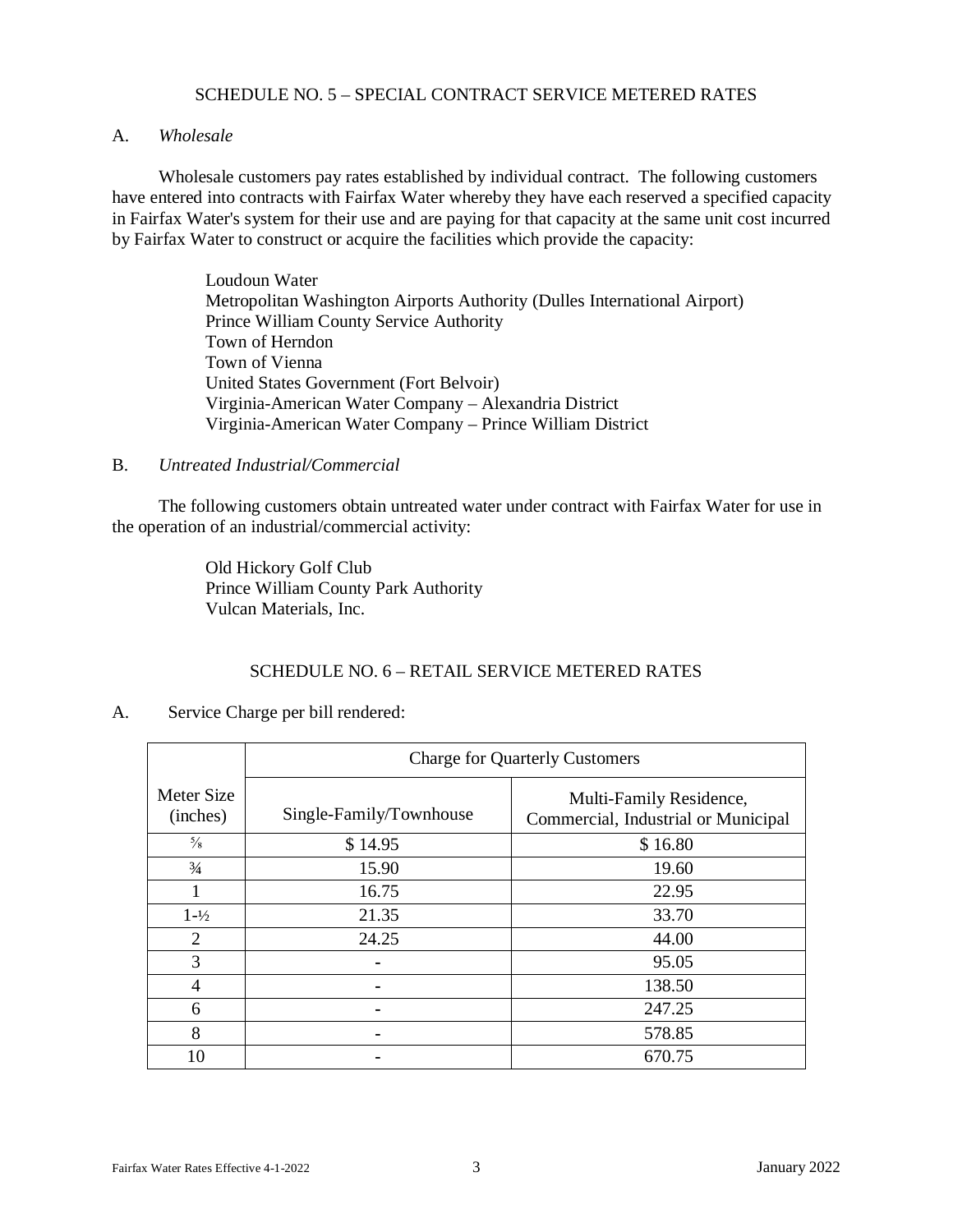|                        | <b>Charge for Monthly Customers</b> |                                                                |  |
|------------------------|-------------------------------------|----------------------------------------------------------------|--|
| Meter Size<br>(inches) | Single-Family/Townhouse             | Multi-Family Residence,<br>Commercial, Industrial or Municipal |  |
| $\frac{5}{8}$          | N/A                                 | \$5.60                                                         |  |
| $\frac{3}{4}$          | N/A                                 | 6.53                                                           |  |
| 1                      | N/A                                 | 7.65                                                           |  |
| $1 - \frac{1}{2}$      | N/A                                 | 11.23                                                          |  |
| 2                      | N/A                                 | 14.67                                                          |  |
| 3                      | N/A                                 | 31.68                                                          |  |
| 4                      | N/A                                 | 46.17                                                          |  |
| 6                      | N/A                                 | 82.42                                                          |  |
| 8                      | N/A                                 | 192.95                                                         |  |
| 10                     | N/A                                 | 223.58                                                         |  |

# B. Commodity Charge:

1. Charge for all consumption:

# Charge per 1,000 Gallons

| a.             | by customers billed quarterly whose accounts were in existence<br>(either in an active or inactive status) during the whole of the                                                                      |
|----------------|---------------------------------------------------------------------------------------------------------------------------------------------------------------------------------------------------------|
| $\mathbf{b}$ . | by customers billed quarterly whose accounts were established during<br>or subsequent to the preceding winter quarter billing period\$ 3.61                                                             |
| $\mathbf{c}$ . | by customers billed monthly whose accounts were in existence (either<br>in an active or inactive status) during the whole of the preceding                                                              |
| d.             | by customers billed monthly whose accounts were established during<br>or subsequent to the preceding winter month billing period\$ 3.61                                                                 |
|                | $^{(1)}$ The winter quarter billing period for quarterly customers is defined as any quarterly billing period<br>based on meter readings obtained or estimated in the months of February through April. |

 $^{(2)}$  The winter month billing period for monthly customers is defined as the monthly billing period based on water used in the month of March.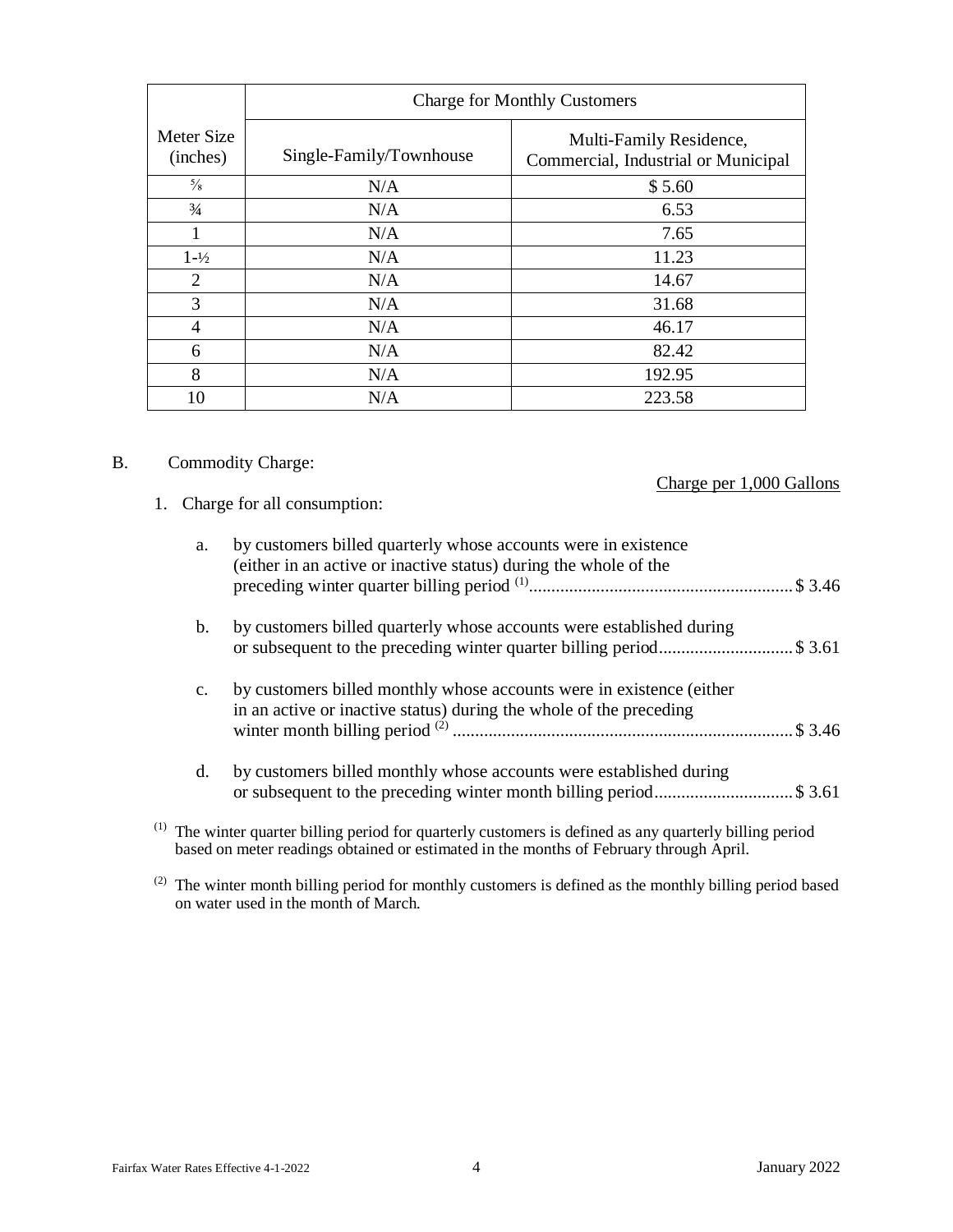2. Additional Peak Use Charge:

| a. | for all consumption by customers identified in 1.a. above in the June<br>through November billing periods exceeding the greater of $(1)$ 1.3<br>times the preceding winter quarter consumption or $(2)$ 6,000 gallons |  |
|----|-----------------------------------------------------------------------------------------------------------------------------------------------------------------------------------------------------------------------|--|
|    | b. for all consumption by customers identified in 1.c. above in the June<br>through November billing periods exceeding the greater of $(1)$ 1.3                                                                       |  |

through November billing periods exceeding the greater of (1) 1.3 times the preceding winter month consumption or (2) 6,000 gallons above the preceding winter month consumption ................................................. \$ 3.85

#### SCHEDULE NO. 7 – TURN OFF/TURN ON CHARGE

Where service has been discontinued due to nonpayment of any charge owed to Fairfax Water or failure to submit any required forms, a Turn Off/Turn On Charge of Fifty Dollars (\$50) shall be paid before service will be resumed.

#### SCHEDULE NO. 8 – TRANSACTION CHARGE FOR LATE PAYMENT

A Transaction Charge for Late Payment equal to Ten Percent (10%) of the amount of any bill rendered for water service shall be added to such bill in the event that the bill is not paid within 30 days following the date of rendering thereof.

# SCHEDULE NO. 9 – CHARGE FOR UNAUTHORIZED USE OF SERVICE

When a customer's service is reactivated after service has been discontinued for any reason by Fairfax Water, a Charge for Unauthorized Use of Service of Two Hundred Fifty Dollars (\$250) shall be paid before service will be resumed. This charge shall be in addition to the charge required to be paid under Schedule No. 7 of the Schedule of Rates, Fees and Charges. In addition, the Unauthorized Use of Service Charge shall be paid by a customer when any tampering occurs with any Fairfax Water asset, such as a meter, connection, service pipe, or any other appliance controlling or regulating a customer's water supply.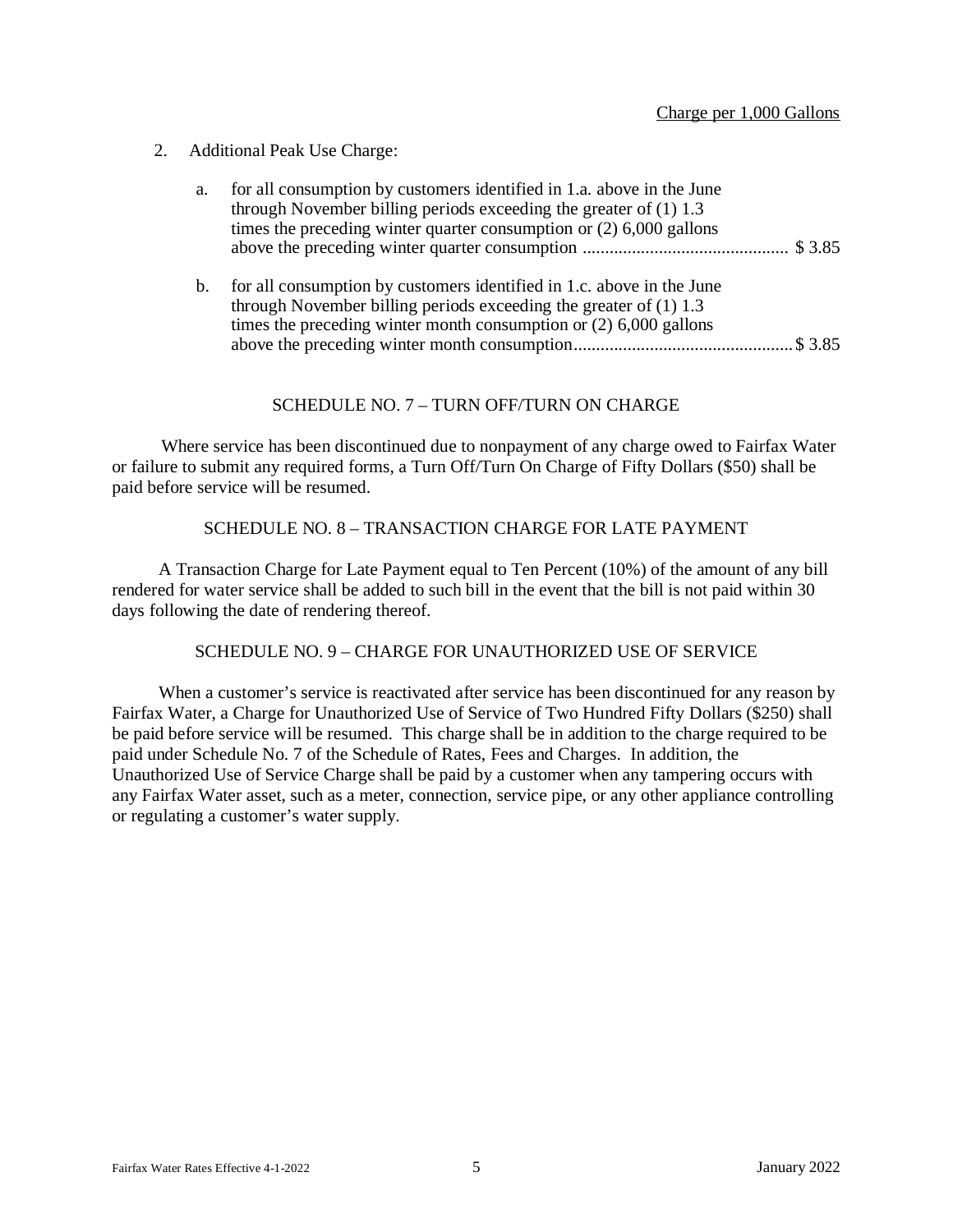# SCHEDULE NO. 10 – FEES FOR USE OF FAIRFAX WATER FIRE HYDRANTS

| A.        |          | Metered Use                                                                                                              |
|-----------|----------|--------------------------------------------------------------------------------------------------------------------------|
|           |          |                                                                                                                          |
|           | 2.       | <b>Commodity Charge</b>                                                                                                  |
|           |          | 3. Equipment Rental Charge<br>$\frac{5}{8}$ -inch meter with hydrant wrench<br>a.                                        |
| <b>B.</b> |          | b. 3-inch meter with hydrant wrench<br>Non-Profit, Temporary Use (not exceeding 7 days or 14,000 gallons) <sup>(1)</sup> |
|           |          |                                                                                                                          |
|           | 1.<br>2. | <b>Commodity Charge</b>                                                                                                  |
|           |          |                                                                                                                          |
|           | 3.       | <b>Equipment Rental Charge</b><br><b><sup>5</sup>/<sub>8</sub>-inch meter with hydrant wrench</b><br>a.                  |
|           |          | <sup>(1)</sup> Reverts to Schedule 10A, if exceeded.                                                                     |
| $C$ .     |          |                                                                                                                          |
| D.        |          |                                                                                                                          |

# SCHEDULE NO. 11 – OVERHEAD CHARGES

Overhead charges, at the rates of One Hundred Three Percent (103%) of direct labor costs and Twelve Percent (12%) of material costs, shall be applied to all billings by Fairfax Water for work performed or materials supplied by Fairfax Water to or for the benefit of other parties.